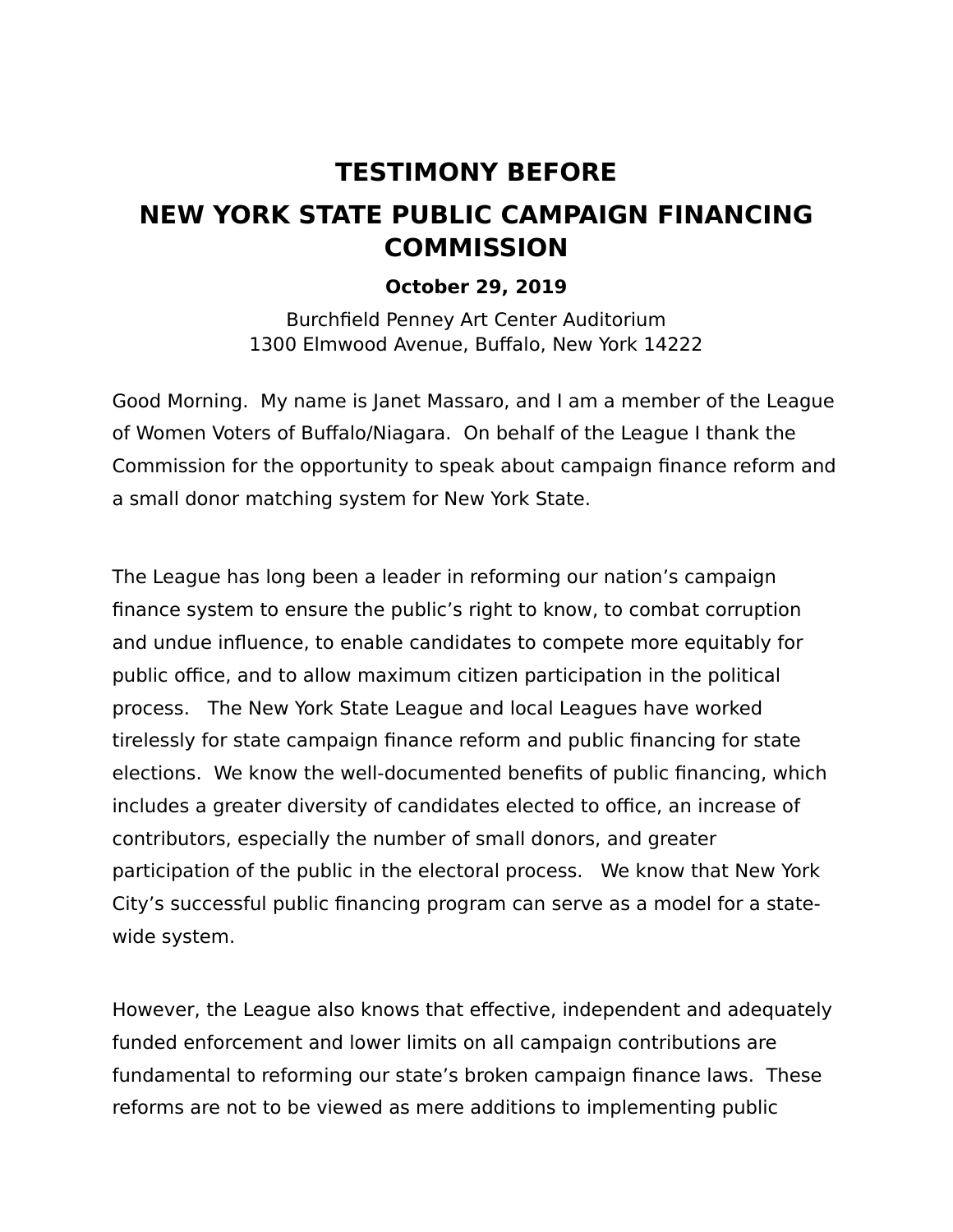financing, but as essential components of a cNew York State campaign finance system.

Specifically, the League urges you to include the following critical reforms:

- **Reduce contributions for all candidates, not just those participating in the public matching program.** New York currently has the highest contribution limits of the 39 states that limit contributions, of which \$67,700 for statewide office is the most egregious example. Contribution limits for all candidates should be lowered to levels consistent with federal limits and lowered across the board so that candidates will not be discouraged from participating in the public financing program.
- **Establish an independent campaign finance enforcement agency outside the Board of Elections to enforce campaign finance laws for all candidates.** Experience to date with the Enforcement Division within the state Board of Elections has not been positive.
- **Provide a guaranteed stream of funding to ensure oversight is strong and the public's money is protected.**
- **Reduce or eliminate entirely contributions by lobbyists and contractors doing business with the state.**
- **Place limits on party housekeeping accounts at all levels.** Currently there are no limits. Housekeeping money has long been a major source of avoidance of state contribution limits.
- **Establish strict requirements for disclosure and reporting of contributions and expenditures like those in New York City.**